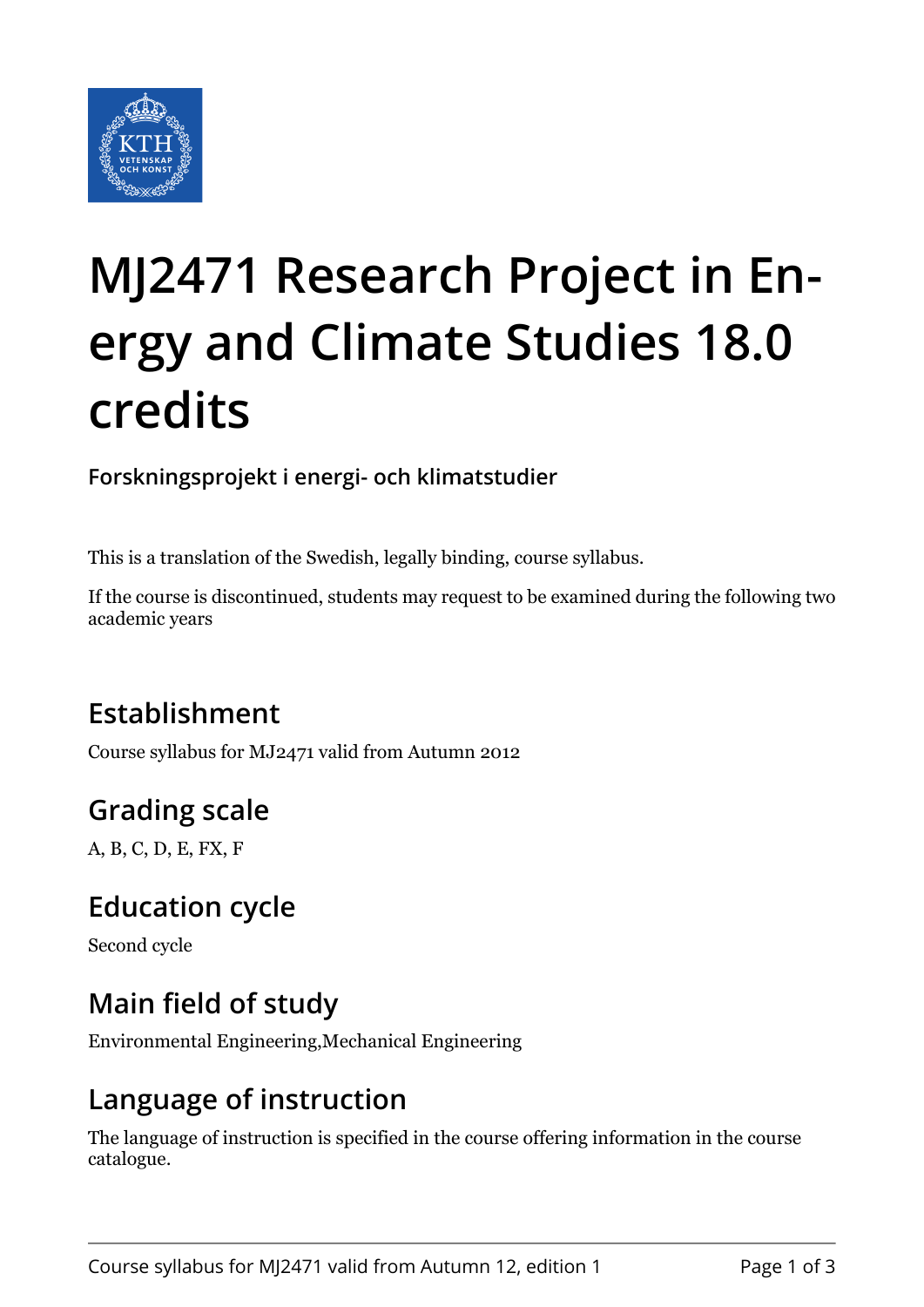### **Intended learning outcomes**

Upon completion of the research project, the student should be able to:

- Formulate clear objectives that can be validated through appropriate scientific methods;
- Plan his/her own work appropriately to achieve the objectives;
- Assimilate related work in the field and link this to the task at hand;

• Employ a wide range of scientific tools and methods, either those that have been acquired previously or through learning new skills;

• Incorporate aspects related to sustainability, end-user or societal implications; and

• Communicate results, in both oral and written form, with due respect to clarity, accuracy, and effectiveness.

#### **Course contents**

The research project in Energy and Climate Studies course teaches the student to formulate and work with a research problem. The course can be seen as preparing for the more extensive degree project.

The course comprehends two steps:

- the first is to attend and in writing reflect upon five research seminars arranged at the department or in related areas (in agreement with the course supervisor), and

- the second is to formulate and complete a research project.

The written reflection of the research seminars shall highlight the lessons learned during the seminars in connection to the identified research problem. Hence, show how the knowledge gained from the seminars can be applied in the research project.

The student is expected to demonstrate independent mastery of a particular problem employing a wide variety of skills. A variety of topics are appropriate for a project, however the project must have significant technical components, have a clear link to the energy and climate studies field, and incorporate the sustainability dimension. Provided that a project meets these requirements, and under the condition that competent guidance/supervision is available for the student throughout the project period, the project may be carried out either in an academic environment (university, research institute, or equivalent) or in an industrial setting (power plant, energy consulting agency, or other industry/business).

The final results from the research project are expected to be presented orally as well as in a final written publishable research article or final report.

#### **Specific prerequisites**

Bachelor degree or equivalent.